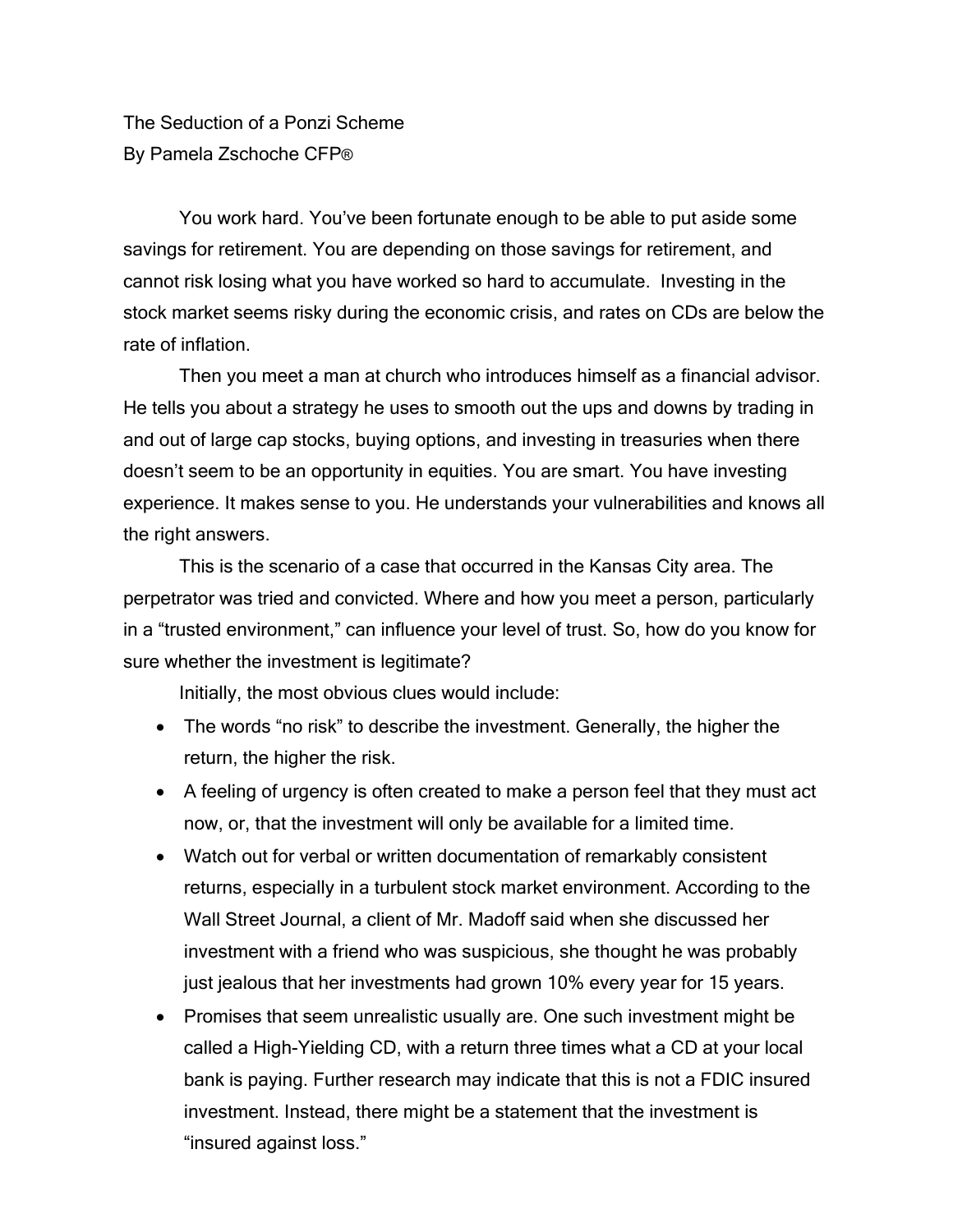- No prospectus is offered. If one is, be aware: not everything written is true. Instead, legal looking documents using sophisticated terms may be offered.
- Be wary of "Special Purpose Corporations" and "Prime Bank Notes", frequently used in a fraudulent manner.
- Is a recommendation made without regard for your risk tolerance or investment goals?

If you learn of an investment, and you are interested, but not sure the investment is legitimate, what can you do? The first step would be to read the prospectus. As it is possible to create phony documents, try to get information on the internet. Ask someone whose financial advice you trust. Check out unfamiliar companies with your local consumer protection agency, Better Business Bureau, state Attorney General, or the National Fraud Information Center. It is unwise to respond to an offer you don't understand thoroughly.

What if you fear that you might already have some questionable investments? Talk to a financial expert you trust before seeking legal advice or filing a complaint. What are some clues?

- Unprofessional or "unofficial" looking statements. Legitimate statements will have a brokerage/clearing house name and phone number clearly displayed. Call the number to verify that the account actually exists.
- Frequent trades for which you have never received trade confirmations, or a prospectus. The statement should also include information on the trade date, quantity, and price.
- New investments on your statement that you have never heard of, and again, did not receive a prospectus. Ask your advisor (broker) if they have "discretion." This is not necessarily a bad thing, but it does mean that you have given permission allowing them to place trades in your account without your knowledge or prior approval. If you don't remember giving permission, ask to see the form with your signature. This permission should be in writing.
- Do you have the ability to view your account via your broker's website?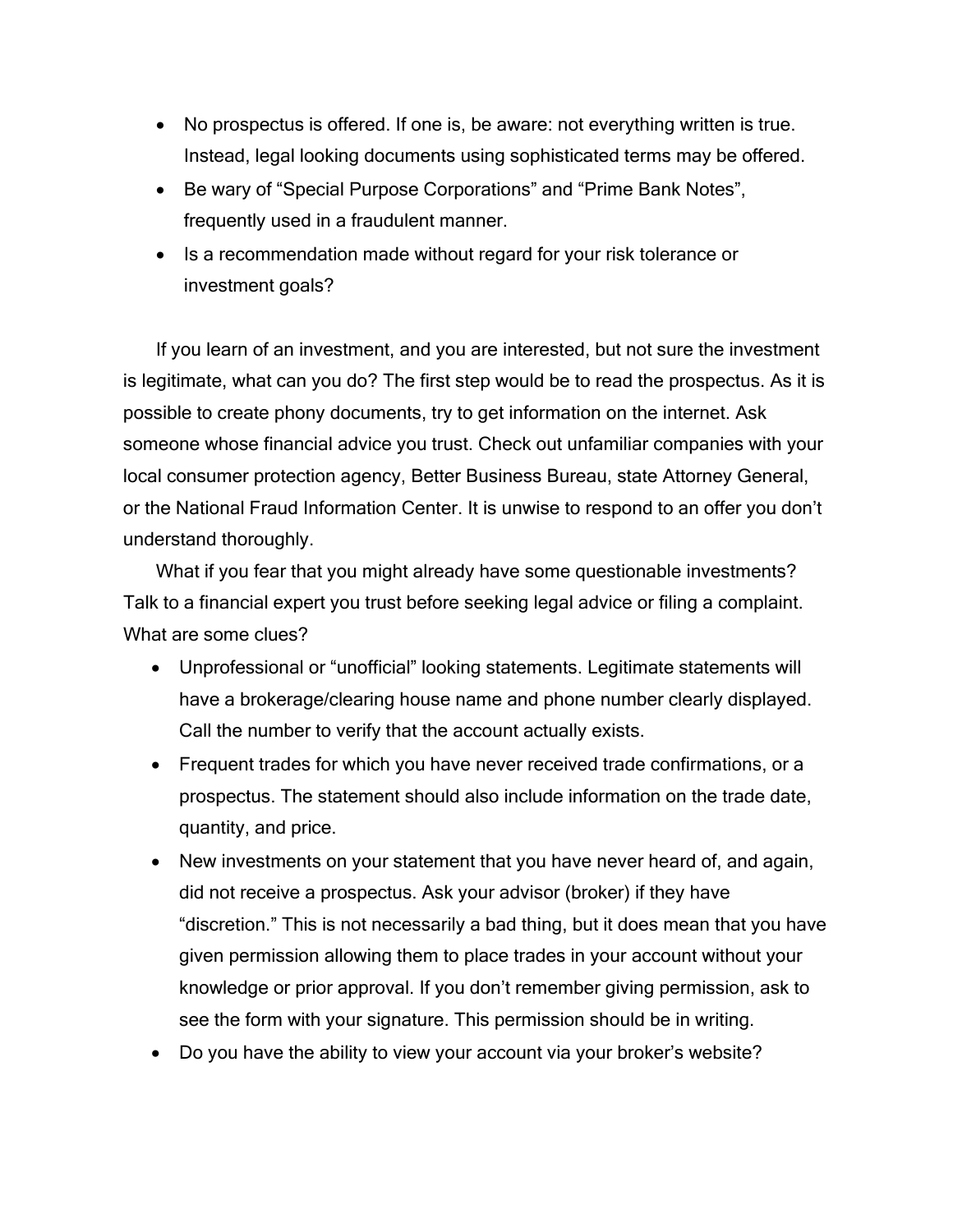Anyone can become a victim. The Associated Press reported that nearly four times as many Ponzi schemes collapsed in 2009 (150) as compared to 2008 (40). Experts give the reason for such a large increase as investors having less money to risk. Money decisions can be emotional for most of us. Skeptical objectivity is helpful. Or, as Warren Buffet has been quoted to say, "Pessimism is your friend, euphoria is the enemy."

To get more information, or to file a complaint, go to:

[www.fbi.gov](http://www.fbi.gov/) [www.Consumeraction.gov](http://www.consumeraction.gov/) [www.ksc.ks.gov](http://www.ksc.ks.gov/) [www.sos.mo.gov/securities](http://www.sos.mo.gov/securities)  [www.LooksTooGoodToBeTrue.com](http://www.lookstoogoodtobetrue.com/)

Pamela Zschoche, as Zschoche Financial Planning, provides financial planning advice to small business owners and individuals, with an emphasis on retirement and estate planning.

She may be reached at [pam@zschochefinancial.com](mailto:pam@zschochefinancial.com) or [www.zschochefinancial.com](http://www.zschochefinancial.com/)

The views expressed are those of Pam Zschoche. All information is believed to be from reliable sources; however we make no representation as to its completeness or accuracy. Zschoche is a registered representative of securities and investment advisory services offered through Multi